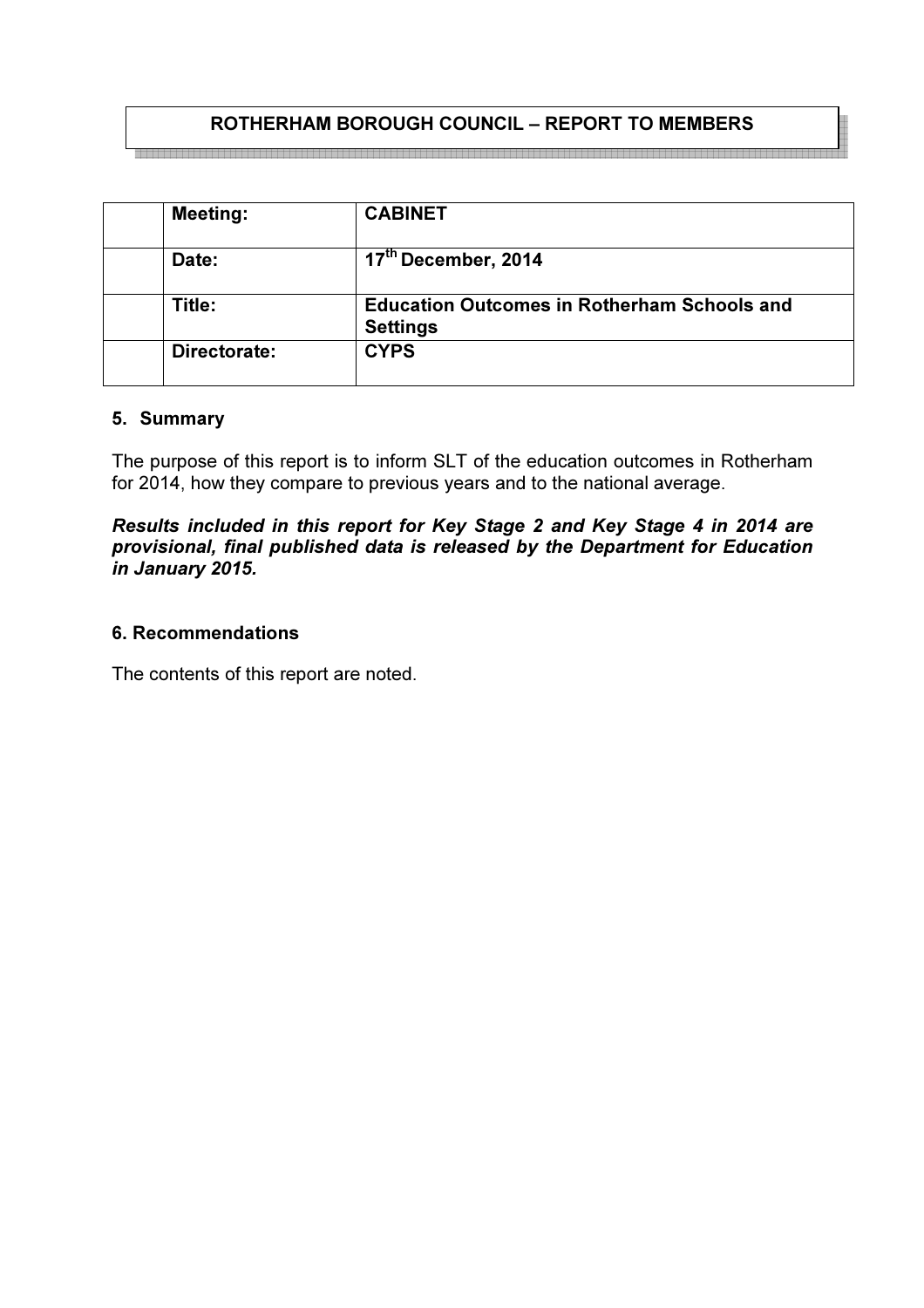# 7. Proposals and Details

The National Curriculum is divided into Key Stages that children are taken through during their school life.

# Early Years Foundation Stage Profile (EYFS)

The EYFS Profile is assessed when children reach the end of Foundation Stage (age 5) through ongoing and summative teacher assessment. Rotherham's Early Years performance in many areas relating to children's outcomes has been on an upward trajectory since 2009. The framework was revised in 2012 and due to the changes in the way children are assessed at the end of the Foundation Stage it is not possible to make comparisons between 2013 assessments and historical data. The expected level to achieve at the end of EYFS is a 'good level of development'.

- Rotherham's performance for a good level of development has increased by 6.5% to 62.2% in 2014. This is 2% above the national average at 60.3% and the second year that the Rotherham average has exceeded the national average.
- Average Total Points (ATP) has increased by 1.3 to 34.3 and 0.5 above the national average at 33.8.
- The percentage inequality gap was reduced by 3.2% to 32.5%; this is 1.4% below the national average in 2014.

# Key Stage 1

Key Stage 1 is taught during Years 1 and 2 of primary school when pupils are aged between 5 and 7. This includes the phonics screening check which is administered to all children in Year 1. It also includes tasks and tests which can be performed at any time during Year 2, so children may not know that they are being formally assessed. These tasks and tests are designed to be administered informally as part of normal classroom activity. The results inform teachers' overall assessments in English, mathematics and science, which are reported to parents and the DfE.

## Phonics Screening Check

This is a short assessment that was introduced in 2012 and designed to confirm whether pupils have learned phonic decoding to an appropriate standard by the age of 6. All year 1 pupils in maintained schools, academies and free schools must complete the check.

The phonics check will help teachers identify any children who need extra help so they can receive the support they need to improve their reading skills. These children will then be able to retake the check in year 2.

The standard mark was 32 or more out of 40 in 2012, 2013 and 2014.

• 68.7% of pupils in year 1 achieved the standard mark in the national phonics screening check in 2014; this is an increase of 6.2%. This compares to the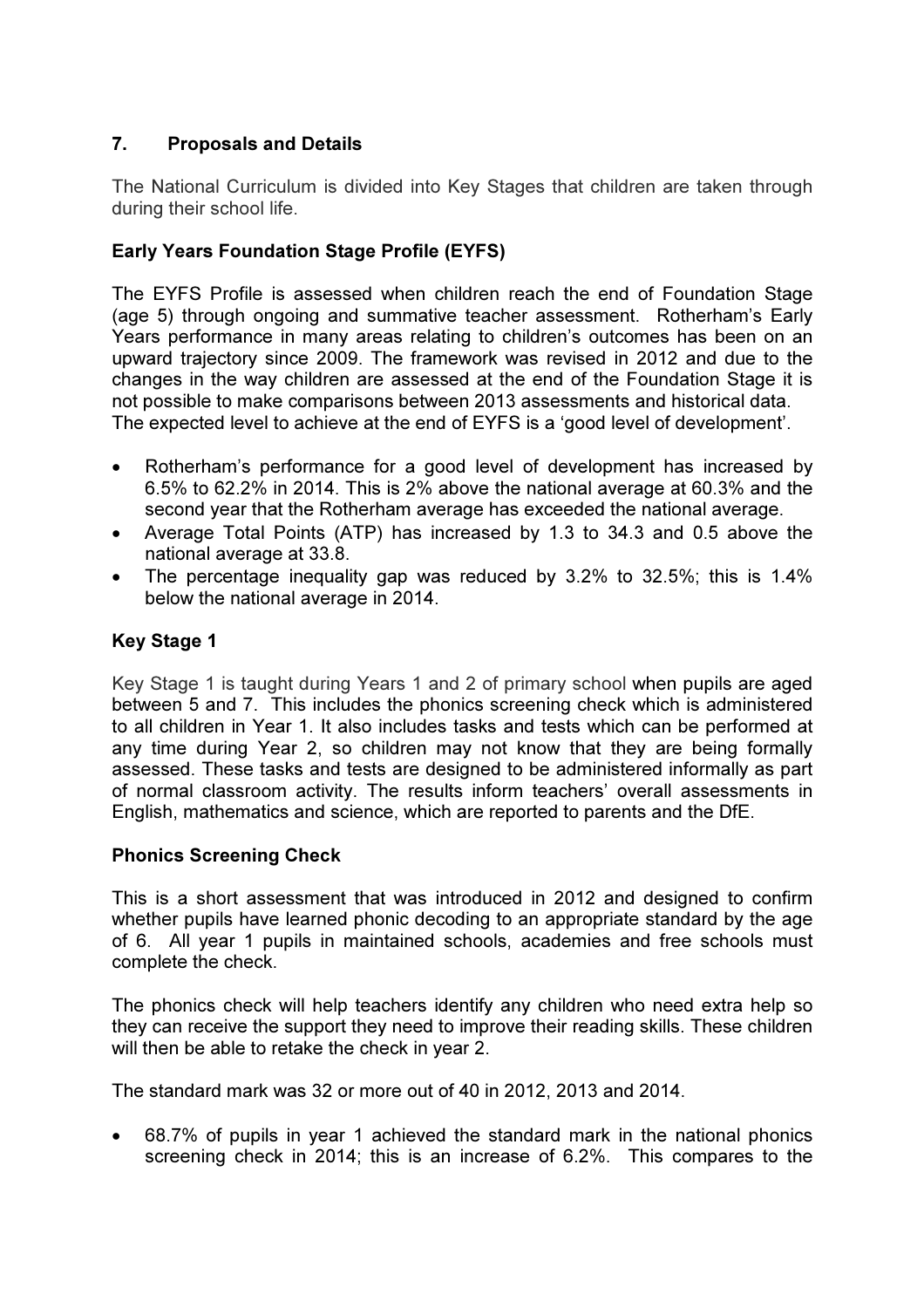national figure of 74%, an increase of 5%. The gap to the national average is reduced slightly to 5.3%.

## End of Key Stage 1 Teacher Assessments

The statutory Key Stage 1 tasks and tests in reading, writing and mathematics are designed to test children's knowledge and understanding of the associated programmes of study. They provide a snapshot of a child's attainment and help inform the final teacher assessment judgement reported for each child at the end of Key Stage 1 (Year 2, aged 7).

Pupils are expected to achieve Level 2b+ or more in reading, writing and mathematics.

- The improvement in results in Rotherham in 2014 was in all subjects and levels. The gap to the national average has reduced in all subjects at L3+.
- Rotherham trends in attainment show that girls continue to outperform boys in reading, writing and maths at all levels.

## Key Stage 2

Key Stage 2 is taught during Years 3, 4, 5 and 6 of primary school when pupils are aged between 7 and 11. Programmes of study set out what teachers should cover in every subject during the Key Stage. The Key Stage 2 national curriculum tests are designed to test children's knowledge and understanding of specific elements of the Key Stage 2 programmes of study. They provide a snapshot of a child's attainment at the end of the Key Stage.

Pupils are expected to achieve L4+ in reading, writing and mathematics and make two national curriculum levels of progress from the end of Key Stage 1 to the end of Key Stage 2.

The Department for Education floor standard measure in 2014 has increased to at least 65% of pupils achieving Level 4 and above in reading, writing and mathematics combined and above the national median progress measures between KS1 and KS2 in reading, writing and mathematics.

## End of Key Stage 2 Outcomes

The KS2 results in 2014 show an increase in all subjects at all levels. The rise is between 2.4% and 5.4% at L4+, between 5.9% and 7% at L4b+ and between 4.0% and 8.4% at L5+. Progress measures have increased by 5% in reading, 2% in writing and 2% in mathematics. The gap to national averages has narrowed in all subjects at all levels and above the national average in mathematics for the first time. The significant improvement at L4b+ in all subjects has shown an increase of 7.0% in the Government's 'good level 4' outcome.

## Key Stage 4

Key Stage 4 is taught during Years 10 and 11 of secondary school when pupils are aged between 15 and 16. At the end of this stage, pupils in Year 11 (usually aged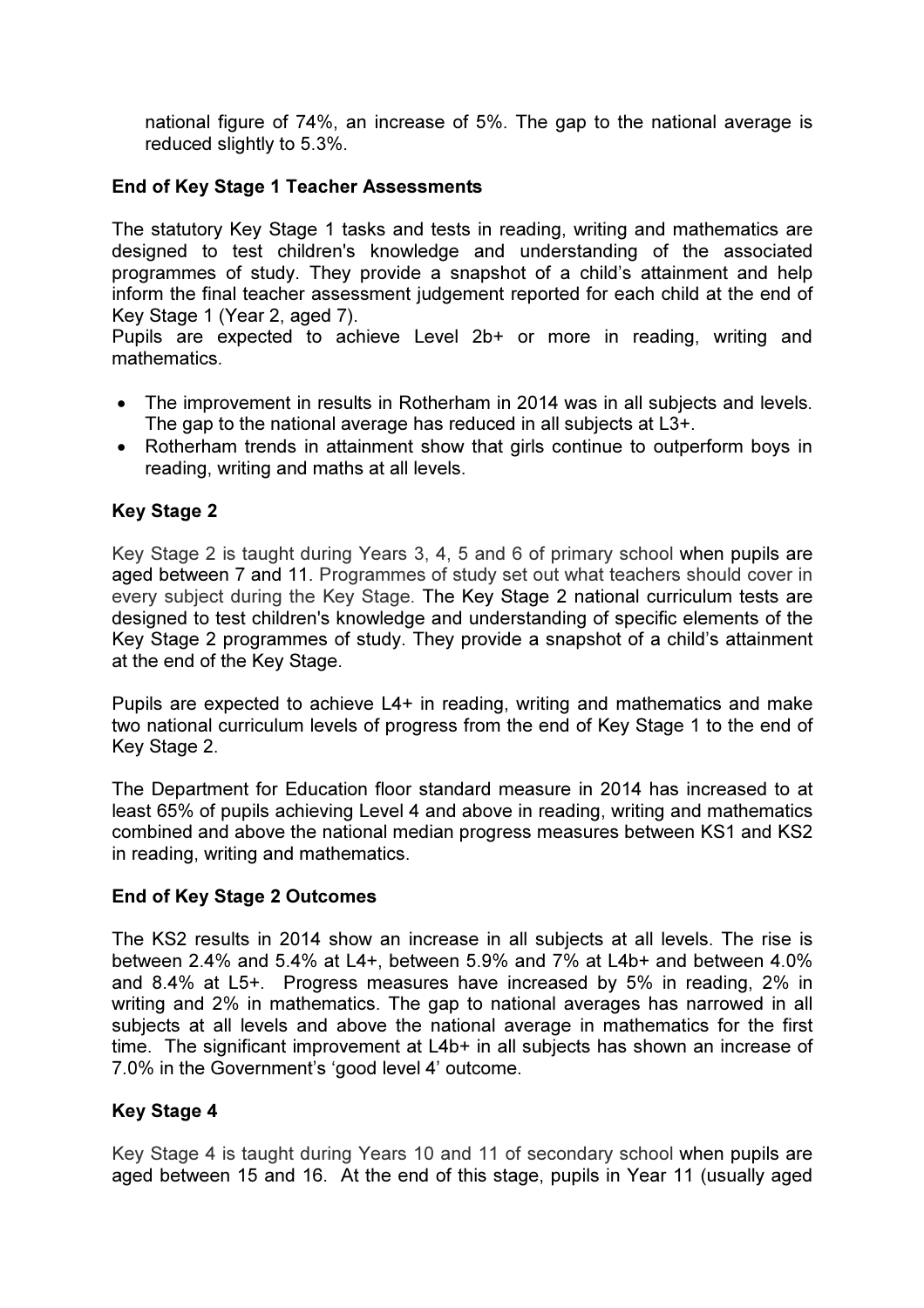16) are normally entered for a range of external examinations. Most frequently, these are GCSE (General Certificate of Secondary Education) exams and a range of other qualifications, including National Vocational Qualifications.

The outcomes for Rotherham pupils improved year on year up to 2013. In 2013 Rotherham exceeded national averages in all the attainment thresholds except English Baccalaureate.

Two major reforms have been implemented which effect the calculation of key stage 4 (KS4) performance measures data:

- Professor Alison Wolf's Review of Vocational Education recommendations which;
	- o restrict the qualifications counted
	- $\circ$  prevent any qualification from counting as larger than one GCSE
	- o cap the number of non-GCSEs included in performance measures at two per pupil
- An early entry policy to only count a pupil's first attempt at a qualification.

A brief summary of the changes are:

- 5 A\*-C figure can include a maximum of 2 GCSE equivalent qualifications (BTEC, etc.)
- Multiple grades in the same subject will only count once (e.g., double award Health & Social Care = 1 GCSE)
- GCSE English discounts GCSE English literature
- Subjects with a similar content discount each other (e.g. Drama, Performing Arts & Dance; Art, Photography and Graphics)
- Only the first entry in year 11 will count (so if a student sat GCSE Maths in November of Y11 and got a grade D, then re-sat in June and got a C, the D grade would count in the Performance Tables).

The impact of these changes means that 2014 Key Stage 4 results can't be compared with previous years. The Local Authority average in 2014 is above or in line with the national average for the majority of indicators.

|                         | <b>Rotherham</b> | <b>National Av (SF)*</b> | <b>National Average*</b> |  |  |
|-------------------------|------------------|--------------------------|--------------------------|--|--|
| 5+A*-C in E&M           | 56.8%            | 56.1%                    | 52.6%                    |  |  |
| $5+A*-C$                | 64.4%            | 65.3%                    | 63.2%                    |  |  |
| 5+A*-G inc E&M          | 90.6%            | 91.0%                    | 84.8%                    |  |  |
| $5+A^*$ -G              | 92.7%            | 93.4%                    | 89.4%                    |  |  |
| Any passes              | 98.8%            | 98.2%                    | 97.6%                    |  |  |
| <b>English Progress</b> | 76.1%            | 71.0%                    | 70.9%                    |  |  |
| <b>Maths Progress</b>   | 64.0%            | 65.4%                    | 65.3%                    |  |  |

#### Provisional results in 2014

\*National Average (SF) – State-funded schools only

\*National Average – State-funded and Independent schools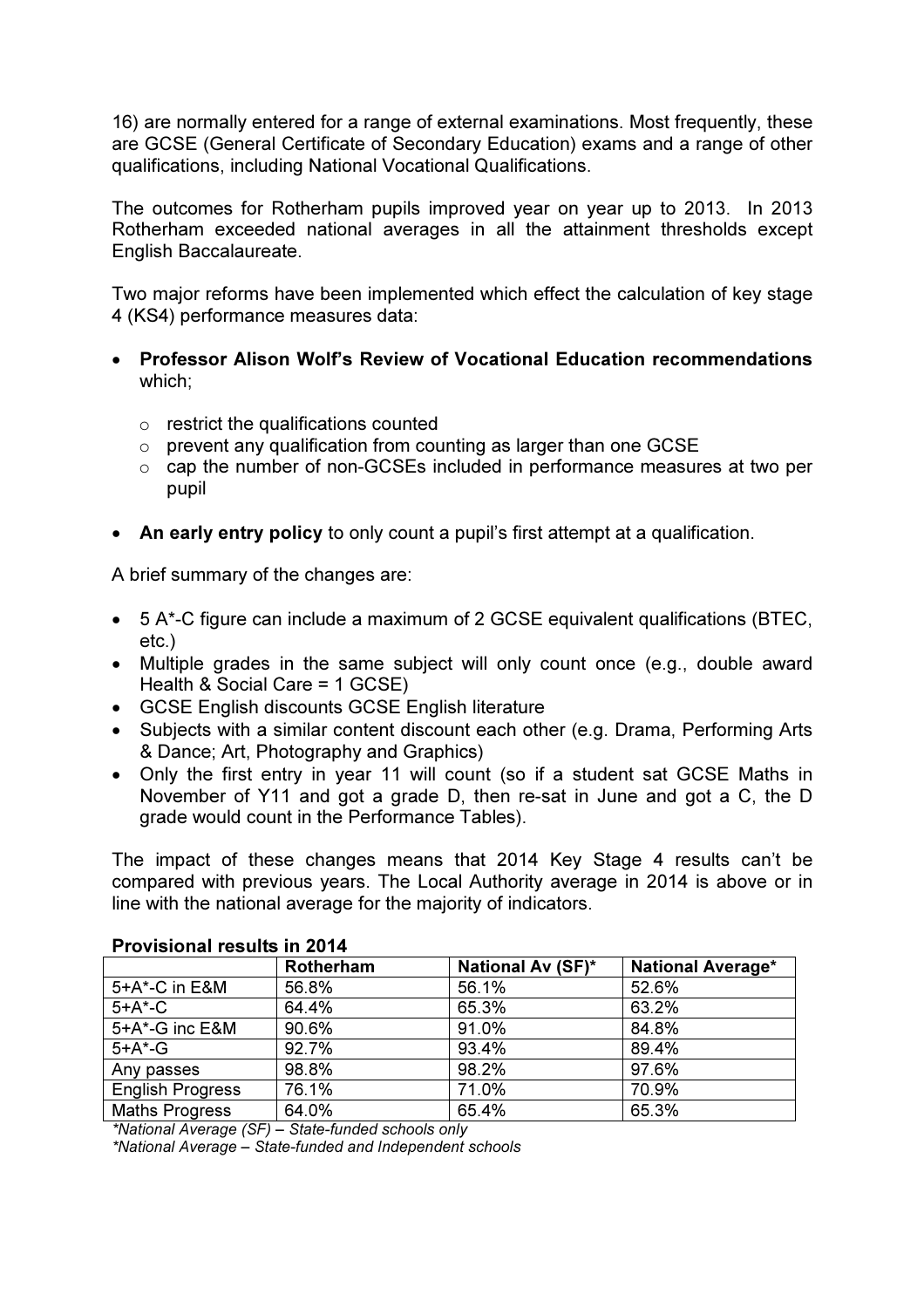- 5+A\*-C including English and mathematics was 56.8%, against the national average of 52.6% (all schools) and 56.1% (state-funded schools). Rotherham LA average is 4.2% above the national average (all schools) and 0.7% above the national average (state-funded schools).
- The 5+A\*-C indicator was 64.4%, against the national average of 63.2% (all schools) and 65.3% (state-funded schools). Rotherham LA average is 1.2% above the national average (all schools) and 0.9% below the national average (state-funded schools).
- KS2-KS4 progress by 3 levels in English increased by 0.6% to 76.1%. National averages increased by 0.5% to 70.9%. Rotherham exceeds the national average by 5.2%.
- KS2-KS4 progress by 3 levels in mathematics decreased by 6.4% to 64.0%. National averages decreased by 5.4% to 65.3%. The gap to the national average is 1.3%.

## Key Stage 5

In 2010 the Government set out its education policy aims in the White Paper, The Importance of Teaching. One of these was to reform A level qualifications and, in particular, course structures so that examinations are taken at the end of the course, as opposed to a modular approach. As an interim measure, from September 2013 students in England were no longer able to sit A level exams in January, this may have had an impact on the grades they achieved.

#### Provisional results in 2014 - All Level 3 Qualifications Average Points Score (Statefunded Schools)

|             | <b>Rotherham</b> | <b>National Av (SF)*</b> | <b>National Average**</b> |
|-------------|------------------|--------------------------|---------------------------|
| Per Student | 780.0            | 771.9                    | 698.5                     |
| Per Entry   | 208.2            | 214.4                    | 213.4                     |

\*National Average (SF) covers all state-funded mainstream schools, academies, free schools and maintained special schools. Excludes FE sector colleges, pupil referral units (PRUs), non-maintained special schools. \*\* National Average figures include all schools and FE colleges.

#### Provisional results in 2014 – All Level 3 Qualifications Average Points Score (Statefunded Schools and FE Colleges)

|             | Rotherham | National Av (SF &   National Average**<br>Colleges)* |       |
|-------------|-----------|------------------------------------------------------|-------|
| Per Student | 656.7     | 680.2                                                | 698.5 |
| Per Entry   | 207.4     | 210.4                                                | 213.4 |

\*National Average (SF & Colleges) - Covers all state-funded mainstream schools, academies, free schools, maintained special schools and FE sector colleges.

\*\* National Average figures include all schools and FE colleges.

#### 8. Finance

N/A

## 9. Risks and Uncertainties

The level of achievement of Rotherham pupils on leaving statutory education will have a major impact on the re-generation of the area. Schools, working with the LA, are setting challenging targets and are striving to drive up the standards of attainment for all pupils.